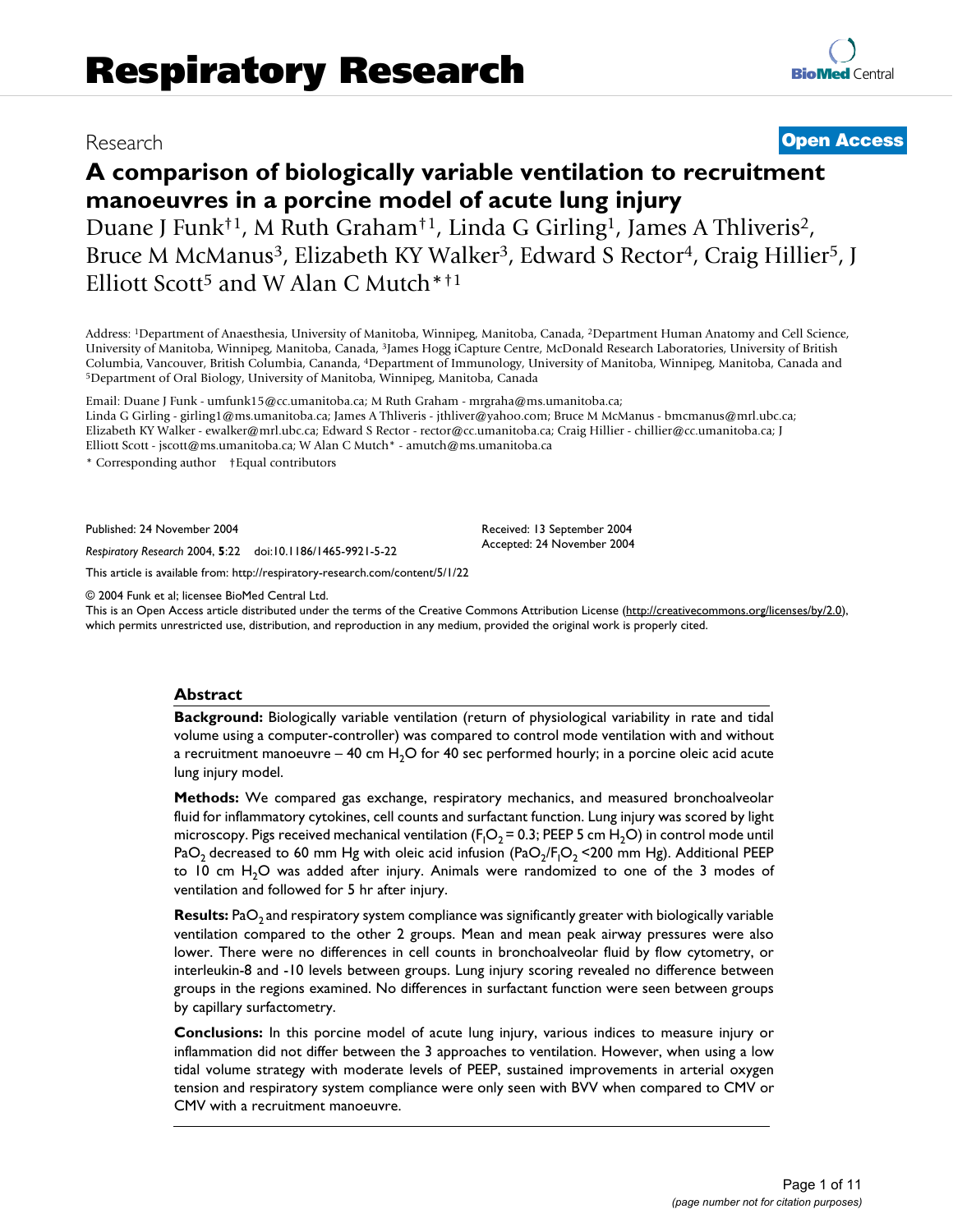# **Background**

A negative consequence of mechanical ventilation using lower tidal volumes  $(V_T)$  in patients with acute lung injury (ALI) or acute respiratory distress syndrome (ARDS) is alveolar collapse [1-3]. Numerous strategies to recruit these collapsed units have been advocated, but the efficacy of various recruitment manoeuvres for improving and sustaining gas exchange is controversial. Increased PEEP levels have been advocated to maintain patency of the recruited lung, but higher levels of PEEP can cause regional overinflation [4], potentially contributing to ventilator associated lung injury [5]. Moreover, recent evidence finds that when patients with ALI/ARDS are managed with a low tidal volume  $(V_T)$  approach the addition of higher PEEP levels offers no further improvement in outcome [6]. Thus, high levels of PEEP may no longer have the same relevance for ALI/ARDS management as before. Independent of increases in  $F_1O_2$ , it remains unclear how best to improve and sustain oxygenation, during low  $V_T$  ventilation strategies for ALI/ARDS management.

Buchman [7] and others [8,9] have highlighted how decreased physiological variability can negatively impact critically ill patients. When such patients require assisted ventilation, physiological variability or "noise" can be restored to the respiratory rate and  $V_T$  through use of biologically variable ventilation (BVV), a unique computercontrolled version of control mode ventilation (CMV). With BVV, gas exchange and respiratory mechanics improved in animal models, with [10] and without PEEP [11], during low  $V_T$  protocols using an ARDSNet algorithm [12] and in healthy lungs during prolonged ventilation under anaesthesia [13]. After deliberate collapse with one lung ventilation, recruitment was accelerated [14]. A recent clinical trial showed BVV improved gas exchange and respiratory mechanics in patients undergoing abdominal aortic aneurysmectomy [15]. Other investigators showed noisy ventilation increased surfactant phospholipid levels compared to CMV [16] and a mathematical model of how BVV can enhance recruitment and gas exchange has been advanced [17]. While previous work has indicated BVV results in superior gas exchange and respiratory mechanics compared to CMV with added sighs, this was a post-hoc comparison in a model of deliberate alveolar collapse [14], not a model of ALI/ARDS. As well, the sigh breaths were not equivalent to the larger sustained breaths customarily seen with a recruitment manoeuvre. Thus, it remains unknown if BVV is inferior, comparable or superior to conventional low  $V<sub>T</sub>$  ventilation with a recruitment manoeuvre in ALI/ARDS using a low  $V_T$  approach.

Therefore, in this study in pigs with oleic acid lung injury, we compared BVV to conventional CMV or CMV with a recruitment manoeuvre (CMV-RM) of 40 cm  $H_2O$  of continuous positive airway pressure for 40 sec performed hourly for 5 hrs. This approach has been shown to improve oxygenation in patients with early ARDS who do not have any chest wall impairment [18]. A multimodal approach was used to compare the three ventilation strategies. We measured gas exchange and respiratory mechanics. Bronchoalveolar lavage (BAL) fluid was collected to determine cell counts, inflammatory mediators and surfactant function. Tissue was examined by light microscopy to assess lung injury with an established scoring system [19,20] at end experiment.

## **Methods**

### *Experimental Preparation*

Pigs (weighing 20–30 kg) received 0.6 mg atropine, 15 mg midazolam, and 300 mg ketamine intramuscularly for sedation. Isoflurane 5% in 100% oxygen was delivered via facemask to induce anaesthesia. When sufficient depth of anaesthesia was achieved, the pigs were intubated orotracheally with a 6.0 mm cuffed endotracheal tube. Mechanical ventilation was instituted with an Ohio 7000 ventilator (Ohio Medical, Madison WI) with minute ventilation adjusted to maintain a  $PaCO<sub>2</sub>$  of 35–45 mm Hg. Anaesthesia was maintained with 2% isoflurane in 100% oxygen during surgical preparation. Intravenous rocuronium bromide (1 mg/kg/hr) was administered by continuous infusion for muscle relaxation. Lactated Ringer's solution was given intravenously during the surgical preparation and for the duration of the experiment.

A thermodilution pulmonary artery catheter (7.5-Fr) was inserted and advanced into the right external jugular vein until a satisfactory pulmonary capillary wedge tracing was obtained. Temperature was measured from the tip of the pulmonary artery catheter. The right femoral artery was cannulated for continuous pressure transduction and arterial blood gas (ABG) analysis. A 5-Fr single lumen femoral venous catheter was advanced into the inferior vena cava for infusion of oleic acid. A surgical tracheotomy was performed and the animal was switched to an Esprit® ventilator (Respironics Inc., Palo Alto CA) capable of delivering either CMV or BVV. The ventilator was set to deliver a square wave inspiratory flow pattern with an I:E ratio of 1:2. Isoflurane was discontinued, and a propofol/ketamine infusion at 10/2.5 mg/kg/hr substituted to maintain anaesthesia.

After a 30 cm  $H_2O$  recruitment manoeuvre for 30 sec, animals were ventilated with a V<sub>T</sub> of 10 ml/kg at an  $\text{F}_{1}\text{O}_{2}$  of 0.3, with 5 cm  $H_2O$  of PEEP. Respiratory rate was adjusted to maintain  $PaCO<sub>2</sub>$  between 35–45 mm Hg.

After 15 min to stabilize, baseline measurements were obtained. Haemodynamic measurements included mean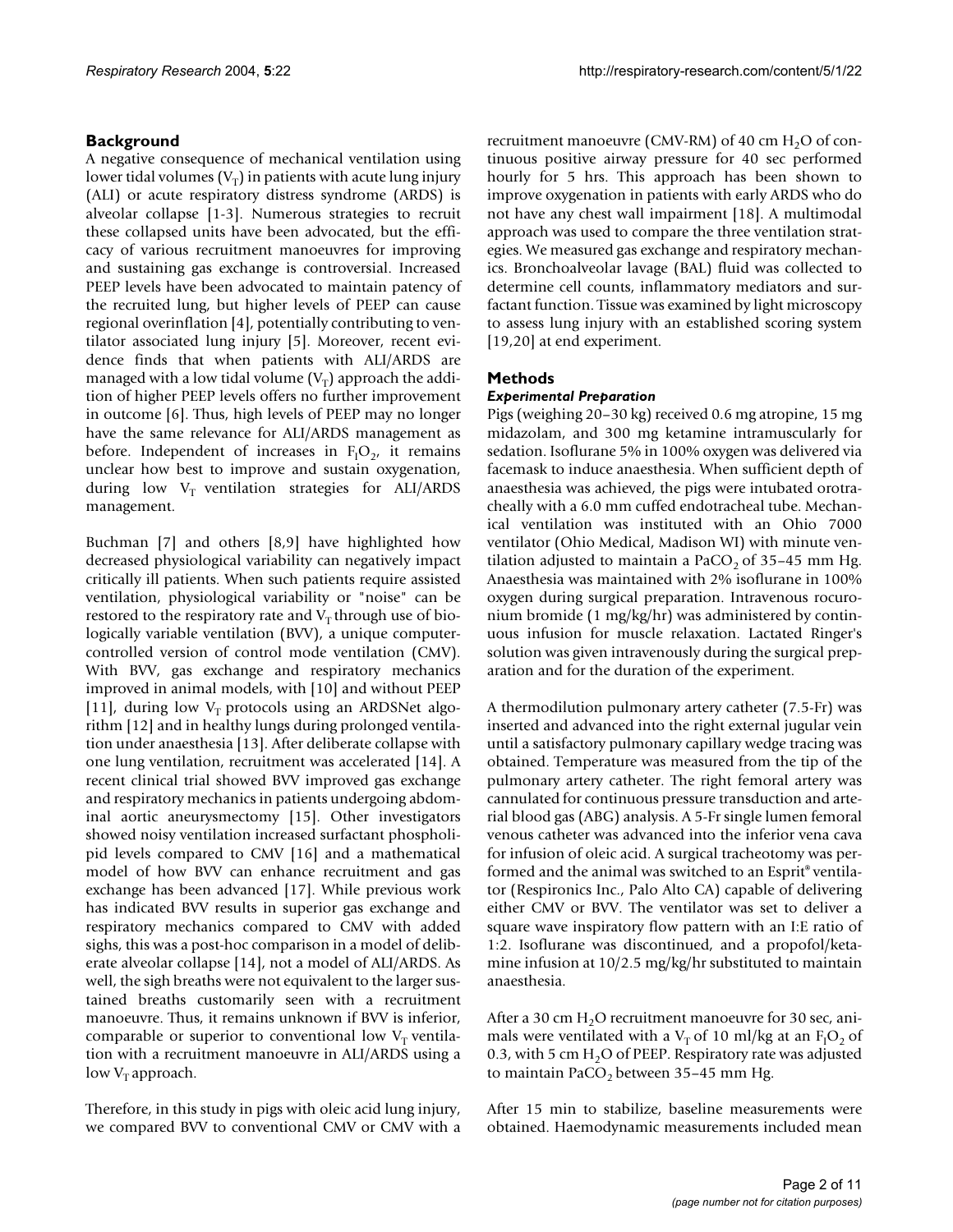arterial pressure (MAP), heart rate, central venous pressure (CVP), mean pulmonary artery pressure (MPAP), and pulmonary artery occlusion pressure (PAOP). All haemodynamic data were continuously recorded on a Gould 2600 Oscillograph (Gould, Cleveland, OH). Cardiac output (CO) was measured by thermodilution, in triplicate, at stated measurement periods.

A pneumotachograph (Model 3700; Hans Rudolph, Kansas City, MO) with the sensor immediately proximal to the tracheotomy was used to measure airway pressures and  $V_T$  intermittently; this data was recorded using an advanced CODAS (Dataq Instruments, Akron, OH) data acquisition system.

Arterial and mixed venous gases were analyzed using a Radiometer ABL 500 (Copenhagen NV, Denmark). Arterial and mixed venous oxygen content, oxygen saturation, and haemoglobin concentrations were measured with a Radiometer OSM3 set for porcine blood.

Static respiratory system compliance (Crs) was measured in triplicate by clamping the expiratory limb of the ventilator circuit at the end of inspiration for 1 sec to obtain a plateau pressure. The  $V_T$  used was that which the animal was receiving at that time.

### *Oleic Acid Lung Injury*

Oleic acid was infused via the 5-Fr femoral venous catheter at 0.2 ml/kg/hr until PaO<sub>2</sub> <60 mm Hg for two consecutive measurements ( $PaO<sub>2</sub>/F<sub>I</sub>O<sub>2</sub> < 200$ ). Dopamine was started at 5 µg/kg/min and was titrated to keep the MAP >60 mmHg. When the oxygenation target was achieved, the oleic acid infusion was stopped and the PEEP was increased to 10 cm  $H_2O$ . Ten minutes after the increase in PEEP, an arterial blood gas sample was obtained to determine if PaO<sub>2</sub> had increased. PaO<sub>2</sub> had to be >75 mm Hg but <90 mm Hg. This was considered to represent adequate lung injury, but indicate that collapsed alveoli could be recruited with the additional PEEP. If the PaO<sub>2</sub> did not increase, the experiment was terminated. If the PaO<sub>2</sub> increased to >90 mm Hg, additional oleic acid was infused until the PaO<sub>2</sub> decreased to <60 mm Hg.

### *Ventilation Protocol*

A low  $V_T$  (7 ml/kg) protocol was initiated and the respiratory rate increased to 30 bpm. After 10–15 min arterial blood gas sampling was done to assess the stability of the PaO<sub>2</sub>. If the PaO<sub>2</sub> remained stable, the animals were then randomized into one of three groups: conventional ventilation with a  $V<sub>T</sub>$  of 7 ml/kg (CMV); conventional ventilation with  $V_T$  of 7 ml/kg with a 40 sec, 40 cm H<sub>2</sub>O recruitment manoeuvre performed hourly (CMV-RM). The recruitment manoeuvre was performed at end-expiration with the PEEP level maintained at 10 cm  $H_2O$  at an

 $F_{I}O_{2}$  of 0.3; or biologically variable ventilation (BVV) with a mean  $V_T$  of 7 ml/kg.

Following stable oleic acid lung injury, haemodynamic, gas exchange and respiratory system compliance (Crs) measurements were recorded and obtained hourly thereafter. Measurements in the CMV-RM group were obtained 5 min after each recruitment manoeuvre (RM). An additional measure of gas exchange and Crs was made in the CMV-RM group 50 min after the RM, to ascertain the duration of effect of the RM.

# *Wet:Dry Lung Weight Ratios*

At the end of the experiment, a sternotomy was performed. Animals were sacrificed with a lethal dose of thiopental. The trachea was then clamped at end inspiration and the heart and lungs were removed *en bloc*. Following removal, the lungs were suspended upside down for 10 min to collect bronchoalveolar (BAL) fluid. Samples of BAL fluid were collected in heparinized saline and then frozen immediately at -80oC. Fluid was then sent for cytokine analysis, measures of surfactant function and flow cytometry. The lungs and previously collected BAL fluid were weighed and the lungs were suspended and aerated overnight. The following day, the lungs were placed in an oven to dry, and following a stable dry measurement, wet:dry weight ratio was calculated.

### *Surfactant Function Assays*

Surfactant function was assessed on BAL fluid samples using a capillary surfactometer (Calmia Medical, Toronto, Canada) in the manner of Enhorning and colleagues [21,22]. Such an approach can delineate differences in surfactant function with lung inflammation [23]. Surfactometry was performed under two conditions:

1. Raw BAL fluid surfactant function analysis – centrifuging at 200 g for 5 min to rid large debris, then the supernatant spun at 10,000 g and pellet resuspended in 100 µL saline and analyzed using the surfactometer.

2. Surfactant resuspended in 100 µL of saline after chloroform/methanol extraction. Chloroform/methanol extraction permits the lipid and phospholipid fraction to dissolve in the organic nonpolar solvent (chloroform) and the solvent evaporated to dryness. Volume of the final ratio for chloroform:methanol:water was 1:1:0.9. Following extraction, the pellet was resuspended and analyzed using the surfactometer.

The percentage of time that the capillary tube was open for 2 min was determined for each sample, in triplicate, then averaged. Standards were saline; 0% patent for a 2 min time period and bovine surfactant; >98% patent for a 2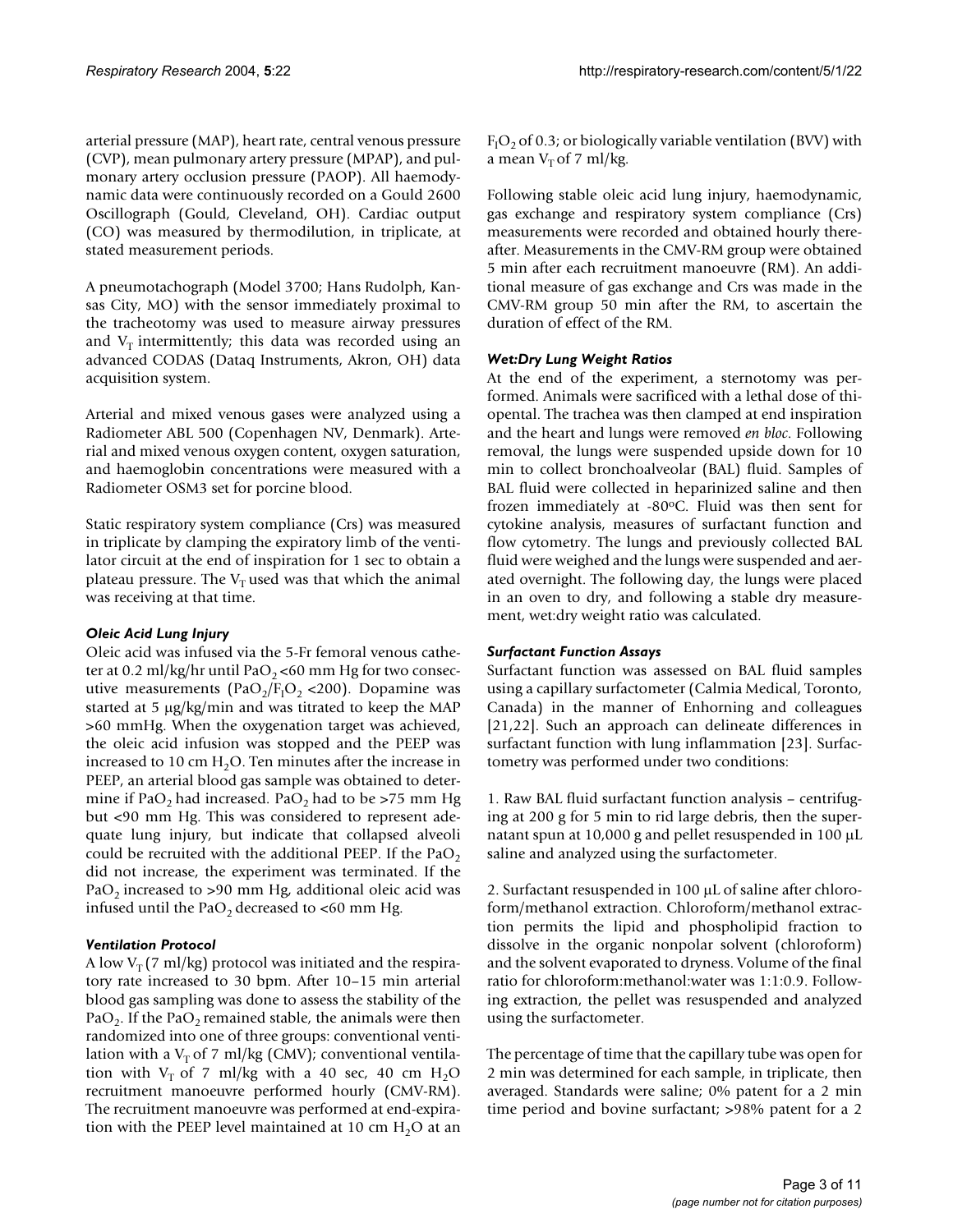min time period. Each sample was measured in a blinded fashion in both conditions.

#### *Flow Cytometry Analysis*

The BAL fluid sample was passed through a cell strainer and 100  $\mu$ L was transferred into a 5  $\times$  75 mm tissue culture tube. Red cells were lyses by the addition of 500 µL Optilyse C (Beckman Coulter, Mississauga, Canada) and following 15 min incubation at room temperature, the cell suspension was diluted by the addition of 500 µL Isoton II and 100 µL FlowCount Fluorospheres (Beckman Coulter). The cell suspension was immediately analyzed on a Beckman Coulter EPICS Altra cell sorter configured with a high-speed quartz flow cell tip and a water-cooled argon laser emitting 150 mW at 488 nm. Forward and side light scatter signals were employed to derive 2-parameter histograms which clearly defined the fluorescent beads and three populations of cells, subsequently defined as mononuclear cells, neutrophils and eosinophils. At least 20,000 cells were analyzed for each sample. The acquisition software provided with the instrument automatically calculated the concentrations of each cell population based on the number of events in each of the 4 analysis regions.

### *Cytokine Assays for IL-8 and -10 ELISA*

The incubation times and washes were preformed as specified in each respective kit: (BioSource International, Camarillo, CA). Immunoassay kits for swine IL-8 and IL-10 were used. Sample incubation times were kept as constant as possible by pre-plating on a blank 96 well plate before transferring to the coated assay plate. ELISA plates were read at 450 nm by an SLT Rainbow plate reader (Lab Instruments, Research Triangle Park, NC). Standard curves and concentration calculations were performed according to kit directions.

### *Histological Assessment*

For light microscopy, four blocks of tissue from the right lung – upper lobe, middle lobe, nondependent and dependent lower lobe, fixed in buffered formalin, processed and embedded in formalin. Sections were cut and stained with haematoxylin and eosin. Under light microscopy, a lung injury scoring system modified from Rotta et al. [19,20] was used, based on the following variables: alveolar and interstitial inflammation, alveolar and interstitial haemorrhage, oedema, atelectasis and necrosis. The severity of injury was graded for each of the seven variables: no injury = 0; injury to 25% of the field = 1; injury to 50% of the field = 2; injury to 75% of the field = 3; and diffuse injury = 4; for a maximal total score of 28.

### *Statistical Analysis*

Parametric data were analyzed by repeated measures ANOVA using least squares means test matrices to identify differences within and between groups from group × time or group effects. Bonferroni's correction was applied where appropriate. Non-parametric comparison of the lung injury scores was by Kruskal-Wallis test. In all circumstances a p-value ≤0.05 corrected for multiple comparisons was considered significant.

#### **Results**

Twenty-five experiments were undertaken. One animal was discarded because oleic acid injury could not be established after 1.5 hrs of infusion. In the CMV-RM group, one animal died 2 hr into the experiment but data are included in analysis in this experiment up to time of the animal's demise. Complete experiments were done in twenty-three animals;  $(n = 8$  for all three groups).

#### *Temperature and Haemodynamic Data*

Temperature and haemodynamic data are shown in Table 1: see Additional File 1. All data reported as mean  $\pm$  SD, unless stated. A significant group  $\times$  time interaction was seen for temperature. A crossover in temperature was seen with greater temperature at baseline in the BVV group that decreased over time by a mean of 0.8°C by end experiment. In contrast in both of the CMV groups the temperature increased modestly. Least squares means test showed MAP lower in CMV-RM at one hr and beyond after oleic acid compared to the other 2 groups. MPAP was increased significantly following administration of oleic acid in all groups. Between groups MPAP was lower with BVV from 1 hr after oleic acid. No group × time interaction was seen for PAOP ( $p = 0.755$ ) but by least squares means test at baseline, PAOP was lower in the BVV group at baseline and at one hr following oleic acid. In all groups CO decreased following oleic acid and remained depressed beyond (group  $\times$  time interaction  $p = 0.521$ ).

#### *Respiratory Gas and Derived Data*

Significant differences were seen between groups for  $PaO<sub>2</sub>$ over time (Figure [1](#page-4-0)a). The group  $\times$  time interaction was p  $= 0.0001$  with greater PaO<sub>2</sub> seen with BVV, compared to either CMV or CMV-RM. There was no difference in PaO<sub>2</sub> between groups at baseline, following oleic acid administration or during the first hour of the experiment. A clear separation in PaO<sub>2</sub> levels became apparent after 2 hr following oleic acid injury in the BVV group. There was no difference between CMV and CMV-RM over time. Respiratory system compliance for the 3 groups is shown in Fig-ure [1](#page-4-0)b. The group  $\times$  time interaction was  $p = 0.089$ between groups. Comparison of compliance between groups with least squares means showed significant differences between BVV with CMV and CMV-RM after 2 hr.

Table 2: see Additional File 2, shows respiratory gas and derived data for each group. There was no group  $\times$  time interaction for PaCO<sub>2</sub> ( $p = 0.660$ ). In all groups, the PaCO<sub>2</sub> increased following oleic acid injury and was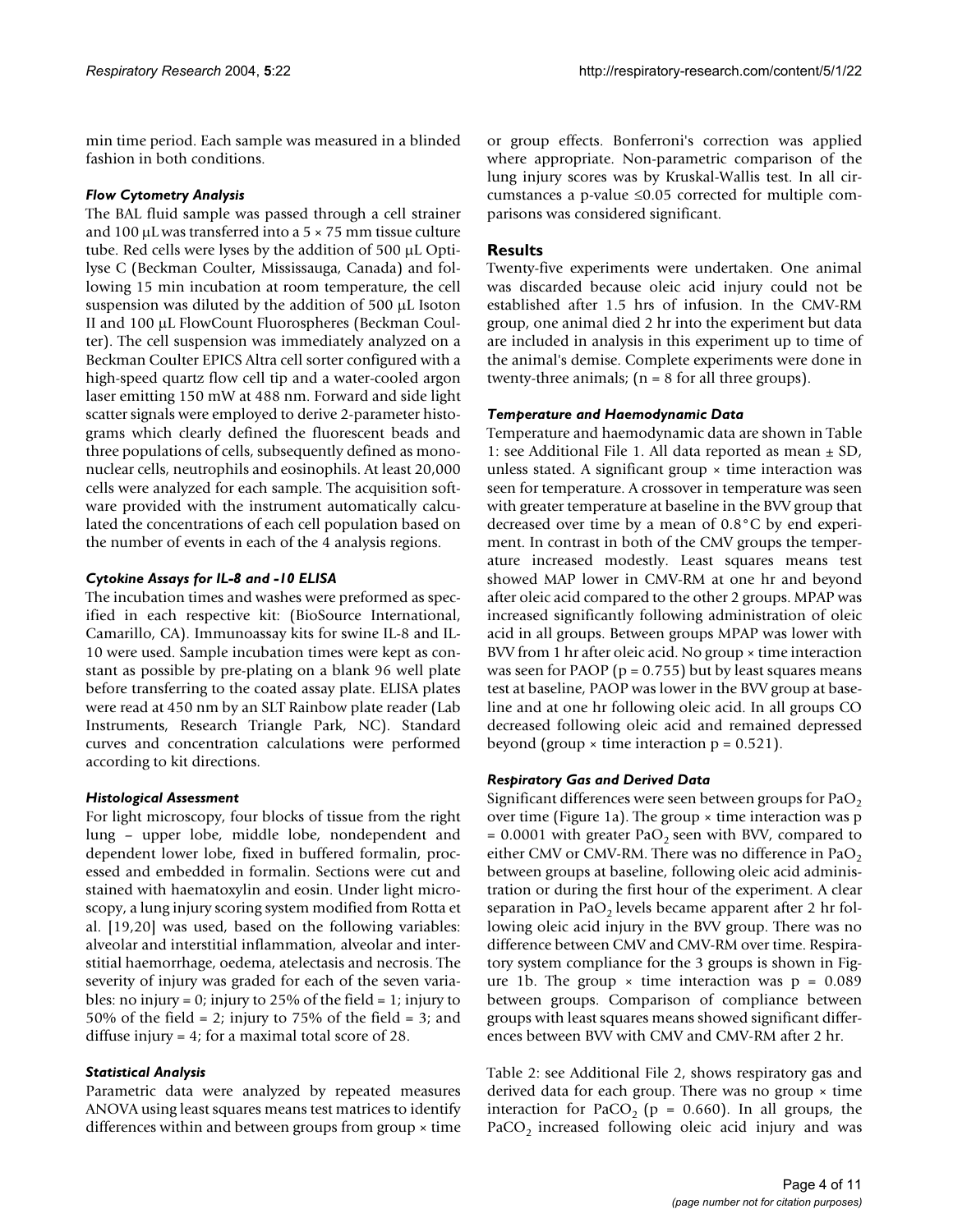<span id="page-4-0"></span>

#### Figure 1

**1a and b – Arterial Oxygenation and Respiratory System Compliance.** Arterial oxygen tension (PaO<sub>2</sub>) over time for the 3 groups (BVV in red; CMV in blue and CMV-RM in green) **(a)**. The group × time interaction is p = 0.0001. No difference is seen between groups at baseline and following oleic acid infusion. By 2 hr the PaO<sub>2</sub> is greater with BVV (+). There is no difference between CMV and CMV-RM. Respiratory system compliance over time for the 3 groups **(b)**. The group × time interaction is  $p = 0.089$ . Least squares means tests revealed BVV had significantly greater compliance after 2 hr (+). There was no difference between CMV and CMV-RM.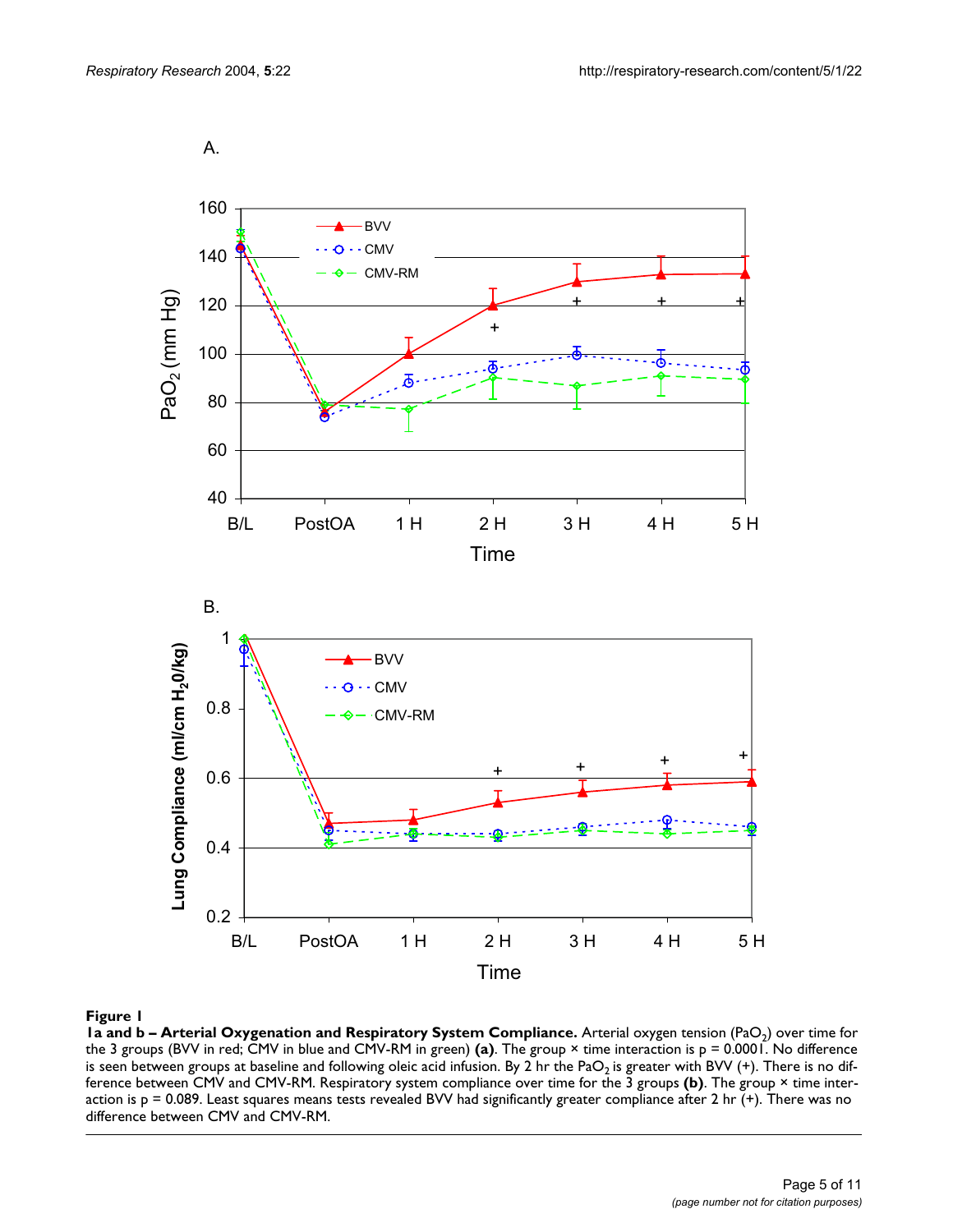essentially stable at these elevated levels for the remainder of the experiment. The group  $\times$  time for PvO<sub>2</sub> was significant at  $p = 0.002$  with significantly lower PvO<sub>2</sub> over time in the CMV-RM group. Shunt fraction was lower in the BVV group (group  $\times$  time interaction  $p = 0.003$ ).

#### *Recruitment Effects on Oxygenation and Compliance*

 $PaO<sub>2</sub>$  tended to decrease immediately following a recruitment manoeuvre, but increased over time as measured at 50 min. PaO<sub>2</sub> significantly decreased in RM4 and 5 (-11.1)  $\pm$  5.2 mm Hg and -5.2  $\pm$  4.4 mm Hg respectively). Following recruitment,  $PaO<sub>2</sub>$  increased slowly early in the experiment at RM2 and RM3 (10.1  $\pm$  5.5 mm Hg and 11.8  $\pm$  9.1 mm Hg respectively), but failed to do so in the later time periods. For respiratory system compliance, no statistically significant differences were seen at any time period over the course of the experiment in the CMV-RM group.

#### *Airway Pressure Data*

A group  $\times$  time interaction for mean Paw was seen (p = 0.002) with Paw lowest with BVV (Paw at 5 hr was 14.3  $\pm$ 0.4 cm H<sub>2</sub>O with BVV; 15.1  $\pm$  0.2 with CMV-RM and 15.1 ± 1.0 with CMV respectively). In all 3 groups, mean Paw increased following oleic acid. A more pronounced effect was seen with peak Paw (group  $\times$  time;  $p = 0.0001$ ) with mean peak pressures over time least with BVV (peak Paw at 5 hr was  $23.2 \pm 1.9$  cm H<sub>2</sub>O with BVV;  $28.8 \pm 0.8$  with CMV-RM and  $28.6 \pm 2.8$  with CMV respectively). There was no group  $\times$  time interaction for  $V_T$  in ml/kg measured over time ( $p = 0.617$ ).

### *Lung Histology*

When the lung was scored in the upper, middle, nondependent and dependent lower lobes in the right lung, no differences were seen for any region by Kruskal-Wallis test between the 3 groups. In the dependent region of the lower lobes, injury was considerable with scores ranging between 9/28 and 22/28. Wet:dry weight ratios for the three groups were BVV;  $8.5 \pm 4.0$ , CMV;  $8.9 \pm 1.2$ , and CMV-RM;  $11.5 \pm 4.8$ ; not significant between any group.

### *Capillary Surfactometry*

Capillary surfactometry was done on raw BAL fluid and following chloroform/methanol extraction. There was no difference in surfactometry for raw BAL fluid between groups; the duration of capillary tube patency as an index of surfactant function was:  $6.7 \pm 14.3\%$ ,  $0.7 \pm 0.8\%$  and  $0.9 \pm 1.7$ %; for BVV, CMV and CMV-RM respectively – not significant. Following chloroform/methanol extraction, surfactant function of the same fluid usually improved dramatically – see Figure [2](#page-6-0). Here, duration of capillary patency was 57.6  $\pm$  40.1%, 47.4  $\pm$  43.8% and 81.3  $\pm$ 33.8%; for BVV, CMV and CMV-RM respectively – not significant between any groups. In 4 animals, the chloroform/methanol extraction had no discernible effect on surfactant function, in all others surfactant function improved markedly.

#### *Flow Cytometry*

The flow cytometry of BAL fluid indicate no significant difference between cell counts either in terms of neutrophils, monocytes or eosinophils between groups. Neutrophils were the predominant cell type, at  $74\% \pm 15\%$  of the totals. The total BAL cell counts were highly variable however, with neutrophil counts varying from a low of 187 to a high of 26,189 cells/ $\mu$ L – a 140-fold difference. There was no group effect for neutrophils;  $p = 0.741$ . The mean BAL neutrophil counts were  $8237 \pm 8738/\mu L$  for BVV,  $12024 \pm 12328/\mu$ L for CMV and  $6492 \pm 4219/\mu$ L for CMV-RM. BAL fluid volume was also measured based on gravity drainage from the lung over a 10 min period. Volume was not significantly different between groups and was  $13.6 \pm 16.8$  mL with BVV,  $15.1 \pm 10.6$  mL with CMV and  $28.4 \pm 23.2$  mL with CMV-RM. The total neutrophil count in the BAL fluid was calculated as neutrophils/ $\mu$ L  $\times$ BAL volume in  $\mu$ L for each animal. Mean total neutrophil counts were  $1.38 \times 10^8$  for BVV,  $1.82 \times 10^8$  for CMV and  $2.34 \times 10^8$  for CMV-RM. There was no significant difference between groups.

#### *ELISA Results and Cytometry Correlations*

The ELISA results to assess the cytokine IL-8 concentration in BAL fluid indicated no statistically significant difference for the 3 groups:  $564 \pm 551$  pg/mL with BVV;  $653 \pm 639$  $pg/mL$  with CMV and 300  $±$  235 pg/mL with CMV-RM. As in the measurement of neutrophil counts, there was significant variability with IL-8 levels ranging over a 385-fold concentration difference. Such a broad range of data in both neutrophil counts and IL-8 concentration suggested the possibility of power law behaviour and correlation between these variables. A very strong power law relationship was found between IL-8 pg/mL and absolute neutrophil count/mL for pooled data;  $y = 77609x^{0.75}$ ;  $R^2 =$  $0.85$ ,  $n = 13$ . This power law relationship exceeded the linear ( $R^2$  = 0.60) and exponential ( $R^2$  = 0.41) curve fits.

The number of mononuclear cells from cell cytometry of BAL fluid was not different between groups: for BVV, 1346  $\pm$  743 cells/ $\mu$ L; for CMV, 1767  $\pm$  905 cells/ $\mu$ L; and for CMV-RM, 1068  $\pm$  579 cells/ $\mu$ L. These cells presumably in large part represent alveolar macrophages. A power law relationship was seen between pooled data for a correlation between IL-8 concentration in pg/mL and monocyte count/mL –  $1.0 \times 10^{-6}x^{1.38}$ ; n = 13, R<sup>2</sup> = 0.83. In this situation the linear and exponential fits were  $R^2 = 0.61$  and  $R^2$ = 0.69 respectively. In this analysis, IL-8 concentration is presumed to be the dependent variable – being released by the monocytes (counts on the x-axis).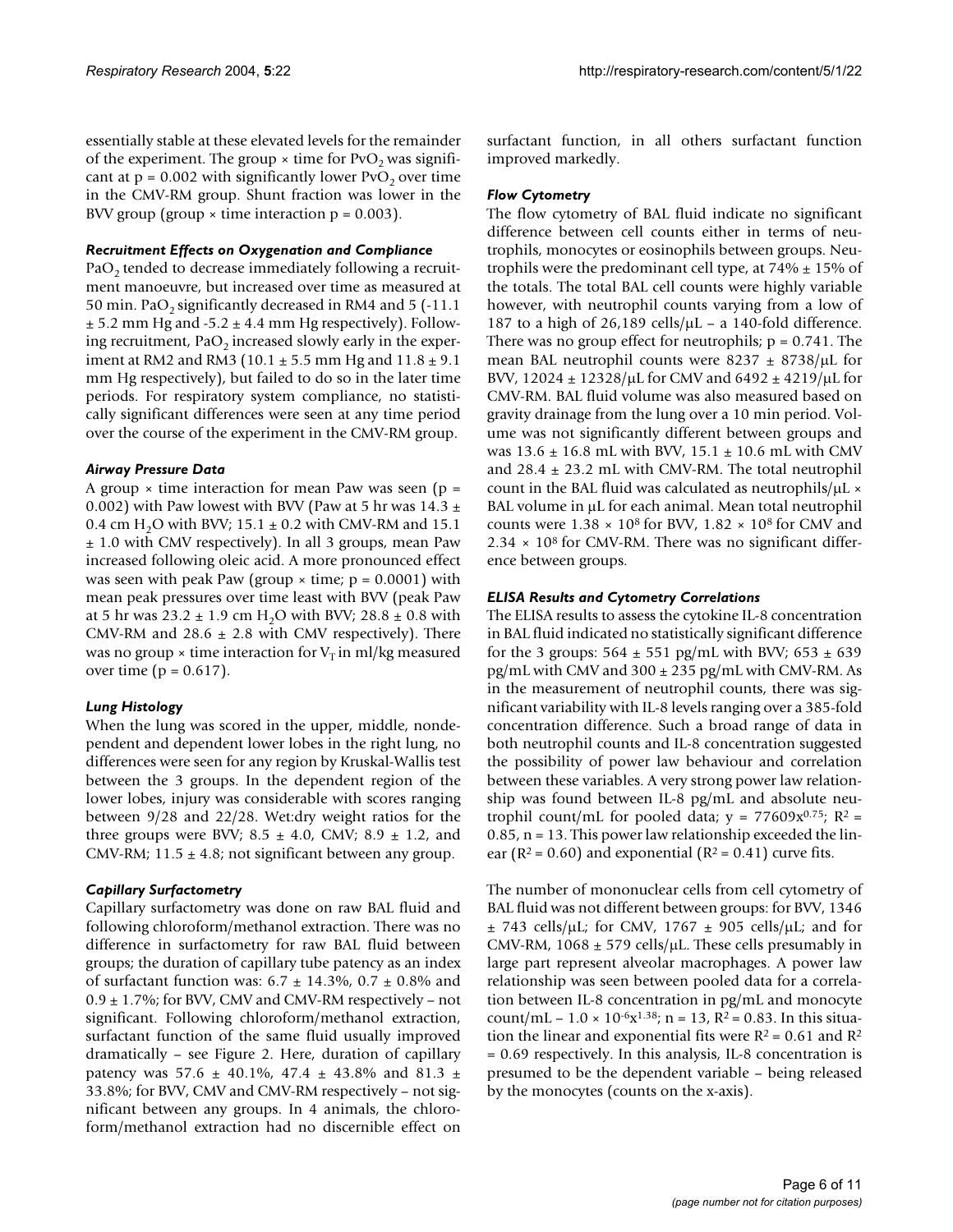<span id="page-6-0"></span>

#### **Figure 2**

**Capillary Surfactometry.** Box and whisker plots for capillary surfactometry results from both raw (blue) and chloroform/ methanol extracted (red) BAL fluid and patency time (%) over 2 min – log scale. In most circumstances the raw BAL fluid has minimal surface activity – low capillary patency. The one animal with a high raw value was from the BVV group. This patency markedly improved with extraction suggesting reactivation of surfactant with removal of BAL oedema fluid, proteins, including cytokines and cellular debris. In 4 animals there was essentially no change in function with extraction. There were 2 animals in the CMV group, and one each in the BVV and CMV-RM in this population. No statistically different behaviour in surfactant function was seen between groups, either for raw or extracted surfactant function.

The IL-10 results from BAL fluid, as well, indicate no statistically significant difference for the 3 groups:  $119 \pm 173$ pg/mL for BVV;  $124 \pm 146$  pg/mL for CMV; and  $149 \pm 168$ pg/mL for CMV-RM. Unlike IL-8 concentrations the range of variation for IL-10 concentrations was significantly less – the maximum range differing by only 16-fold. There was no power-law relationship found between IL-10 and absolute monocyte count for pooled data:  $y = 7.5x^{0.15}$ ; n = 13,  $R^2 = 0.07$ .

#### **Discussion**

The main finding in this study of acute lung injury in a porcine model is that BVV significantly improved oxygenation and respiratory mechanics with no difference in indices of lung injury, inflammation or surfactant function compared to the more conventional ventilation techniques – CMV or CMV with a standard recruitment manoeuvre. The improvements seen with BVV were sustained over the course of the experiment; an effect not seen with recruitment. Such improvement was obtained at similar measured mean  $V<sub>T</sub>$  but at lower peak and mean airway pressure and greater respiratory system compliance.

These findings are similar to previously published results from our laboratory showing that BVV was superior to both CMV and CMV with sigh breaths. These sigh breaths were of no advantage in a model of healthy lung recruitment – lung reinflation after a controlled collapse for one hr with contralateral one-lung ventilation [14]. In that model, the sigh breaths were not as large or as sustained as the recruitment manoeuvre studied here. An important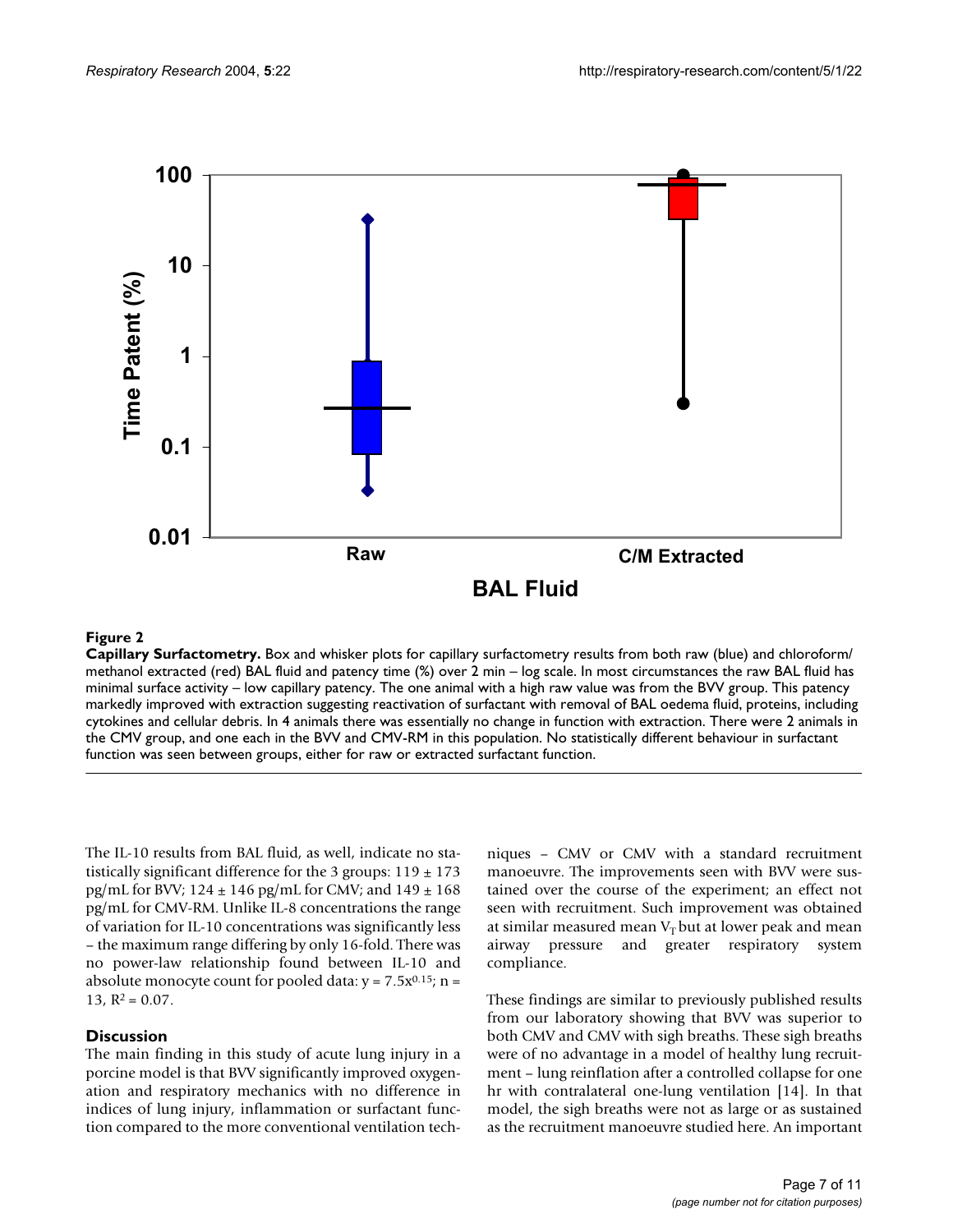difference from our previous work is that the current experiment examined recruitment in a low  $V<sub>T</sub>$  model of ALI/ARDS; not in healthy lung. As well, we have confirmed the differences between BVV and CMV seen in other work from the laboratory using the same model [12]. No important differences were seen for gas exchange or respiratory mechanics between CMV and CMV-RM in the current study.

Shunt fraction was significantly lower with BVV. Lynch et al. [24] and Sandoval et al. [[25\]](#page-10-0) showed that shunt fraction is directly related to cardiac output and  $PvO<sub>2</sub>$ . Thus, lower PvO<sub>2</sub> in the CMV-RM group should have minimized shunt but here the shunt fraction is greatest. The lowest shunt with BVV indicates that the numerator of the shunt equation is less in this group, indicating enhanced blood flow in aerated lung units.

A multimodal approach to assess lung injury, lung inflammation and surfactant function indicated no discernable differences between the 3 approaches to ventilation:

1. Light microscopy studies demonstrated no significant differences between groups for lung injury in any region examined – from upper to dependent lower lobes. This finding indicates no difference between groups in lung injury as assessed by histology, with the caveat that only small areas of lung in each region were examined in a condition known to be heterogeneous.

2. No difference in surfactant function was seen between groups as assessed by capillary surfactometry. Following oleic acid lung injury, surfactant function was markedly depressed when compared to a surfactant standard – see Figure [2.](#page-6-0) The raw surfactant from the BAL fluid was not usually active beyond a few percent of normal function, with no difference between groups. In contrast, following chloroform/methanol extraction, surfactant function improved toward normal in most circumstances, again with no difference between groups. It is well known that surfactant is inactivated in the presence of oedema fluid, inflammatory proteins and cellular debris, but that the surfactant can be reactivated in the right circumstances as seen here following chloroform/methanol extraction. No correlation was seen for surfactant function of pooled data for PaO<sub>2</sub>, wet:dry weight ratios, respiratory system compliance, or peak airway pressure. Arold et al. [16] have shown that noisy ventilation similar to BVV can result in greater surfactant phospholipid concentration over time in healthy lungs. We do not address this specific issue.

3. No difference between groups is seen for cell counts in the BAL fluid. There is considerable variation in this analysis and a full data set is not present. A significant number of studies of cell count could not be undertaken because of the nature of the BAL fluid. When thick with proteinaceous debris the samples often were unable to be prepared for meaningful cytometry analysis. Of the data represented, no difference in the proportion of neutrophils, monocytes or eosinophils is apparent for any of the 3 approaches to ventilation. Allen and Bates [26] have shown that the number of neutrophils in BAL fluid – a 500 fold difference between groups in their study – did not correlate with changes in respiratory mechanics as assessed by changes in elastance with deep inflation in mice. Their findings suggest that the non significant differences in neutrophils counts – 70% greater total counts with CMV-RM than BVV – should be of no influence on respiratory mechanics.

4. IL-8 is considered to be the major neutrophil chemoattractant cytokine in lung diseases like ARDS [27]. IL-10 markedly inhibits lymphocyte and phagocytic function, essential for an adequate immune response to invading microbes [28]. Initial IL-10 serum levels have been shown to be significantly higher in patients with ARDS who died as compared to survivors [29]. No differences were seen between groups in the levels of the inflammatory cytokines IL-8 and IL-10 in BAL fluid. This is not surprising given similar monocyte and neutrophil counts between groups. A large coefficient of variation for both cytokine concentrations is demonstrated, a common finding in most such studies [30]. Such large variation makes meaningful comparisons between groups problematic. A power law relationship between IL-8 concentrations and monocyte and neutrophil counts in BAL fluid is a new insight. We found a very positive correlation relating IL-8 concentration and cell counts. The markedly variable IL-8 concentrations and cell counts in BAL fluid under controlled experimental conditions, suggests a highly nonlinear process has been initiated following oleic acid administration. Despite the observed variation in cytokine and cell counts a strong linkage is suggested by the power-law correlation. This observation, in and of itself is not surprising, given that IL-8 is a known chemoattractant. But the power law descriptor suggests that both low and high concentrations of IL-8 and corresponding cell counts are more frequent than expected. These data also suggest that this interaction is "scalable" with no specific mean value to be anticipated [31]. In this circumstance, large coefficients of variation are to be expected, making meaningful standard comparisons between groups problematic. Looking for similar power law correlations may help to elucidate the nature of the inflammatory process in the future. We have seen differences in temperature between BVV and CMV in the past with greater IL-8 levels with CMV [12]. We cannot confirm that finding in this study. As well, we were unable to confirm a previous observation of an inverse correlation of IL-8 concentration and wet:dry weight ratios in this model ( $R^2 = 0.007$  in this experiment,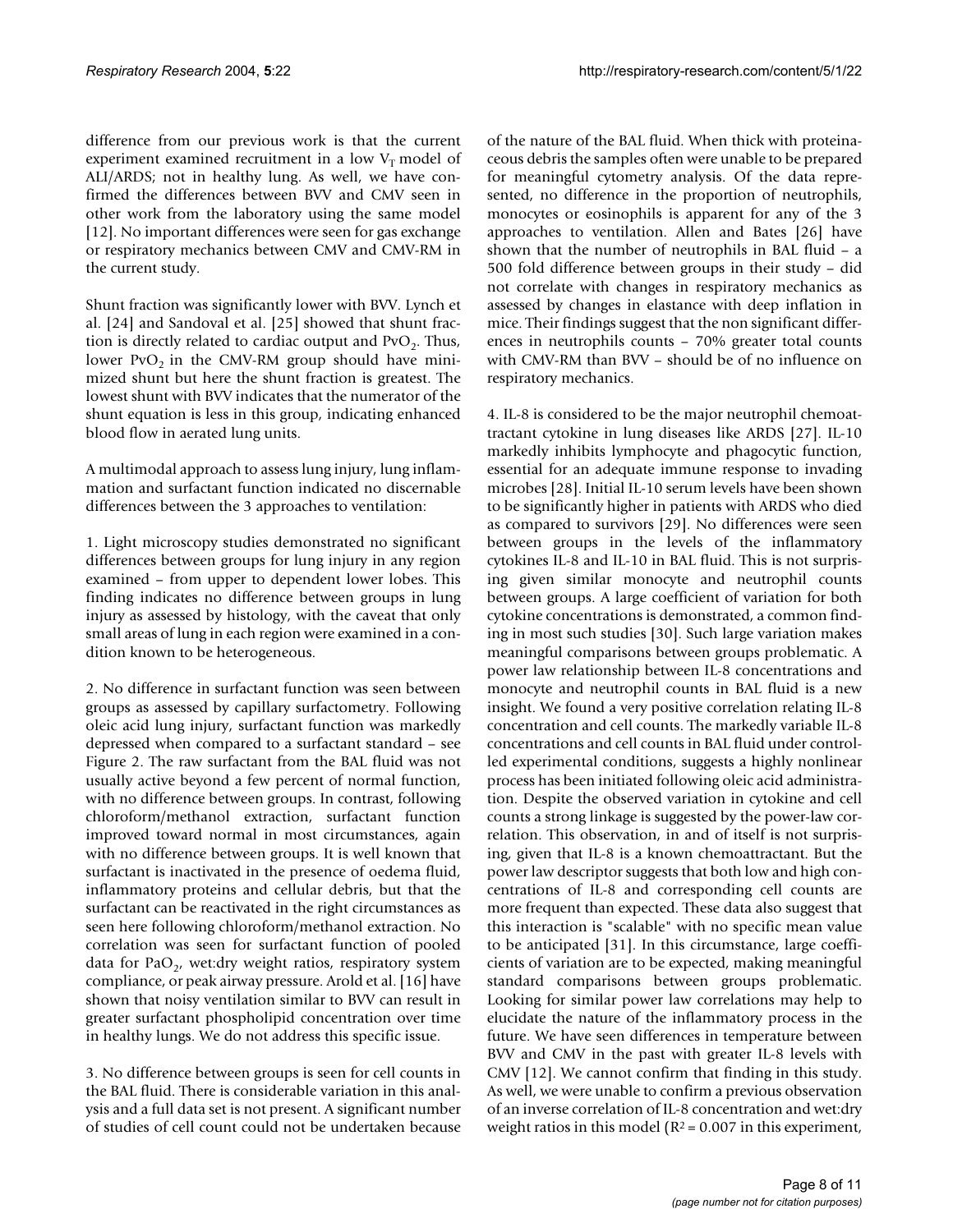n = 24). Failure to reconfirm these findings may, in part relate to the nonlinear relationships highlighted above. Small changes in initial conditions may preclude similar findings at end experiment.

The above observations, collectively, indicate no fundamental differences between the ventilation strategies studied in regards oleic acid or superimposed ventilator associated lung injury. No one technique seems clearly advantageous. However, BVV alone improves oxygenation significantly following acute lung injury over time, an effect that was sustained, suggesting it is the best technique of the 3 studied to recruit atelectatic lung as assessed by greater  $PaO<sub>2</sub>$  and respiratory system compliance. BVV has been shown to recruit in a pure model of lung collapse – re-expansion of lung following cessation of one lung ventilation [14]. With BVV, the addition of a noisy endinspiratory pressure has been advanced as the mechanism to improve oxygenation in the face of the nonlinear characteristics of alveolar recruitment [17].

It could be argued that we have not chosen the optimal recruitment strategy to compare to the two other modes of mechanical ventilation. That said, we have chosen a well recognized approach to recruitment [18], one associated with improved patient outcome in a carefully conducted clinical trial. Amato and colleagues [32] did not state how often their chosen recruitment manoeuvre was used in their clinical study – just that it was used frequently – usually in association with suctioning the tracheobronchial tree. We have applied the Amato recruitment strategy in a comprehensive manner – hourly in an acute model of ARDS. But, in contrast to Amato and colleagues, where PEEP was increased from 5 cm  $H_2O$  to 2 cm  $H_2O$  above  $P_{\text{flex}}$  in an attempt to prevent derecruitment, we maintained PEEP at 10 cm  $H<sub>2</sub>O$  throughout. In a porcine model of lung lavage, lung remained recruited if PEEP was at 10 cm  $H_2O$ : the value chosen in this study [33]. This level of PEEP is that recommended in a recent review of mechanical ventilation in ARDS, especially in the context of patchy ARDS where the risk of overdistention of patent alveoli increases the potential for volutrauma [34]. Furthermore, in the ARDSNet study, the Amato recruitment manoeuvre failed to sustain an improved arterial oxygenation, so was abandoned [6]. Failure to demonstrate an increase in oxygen with recruitment suggests either redistribution of blood flow to poorly ventilated regions or potentially increased alveolar flooding with alveolar-capillary disruption. Such causes may account for our failure to demonstrate improved oxygenation at 5 min after individual recruitment manoeuvres. Positron emission tomography indicates that  $PaO<sub>2</sub>$  will not increase if the sustained inflation does not restore aeration to the atelectatic regions because a significant fraction of pulmonary blood flow is shunted to nonaerated regions [35]. Such

may be the case in this study as shunt fraction was greatest in the CMV-RM group. Fujino and colleagues [36] have shown that a recruitment manoeuvre similar to the Amato manoeuvre – 40 cm  $H_2O$  for 60 sec – was not beneficial in another animal model and that a more aggressive recruitment manoeuvre – PEEP 40 cm  $H_2O$  and pressure control ventilation of 20 cm  $H<sub>2</sub>O$ , with a respiratory rate of 10, and I:E ratio 1:1 for 2 min – was successful only after the second hour. Allen et al. [37] have shown in a mouse model with deep inflation that PEEP at various, albeit low levels  $(1, 3, 6 \text{ cm H}_2O)$  did not influence the time constants for recovery in elastance both before and after lung lavage. They conclude that for a deep inflation to be beneficial in their model that it may be necessary to apply the inflation several times a minute. Thus, the appropriate PEEP level, with and following recruitment, remains controversial [38,39], but what is clear from the current study is that at the same PEEP level significantly better gas exchange and respiratory mechanics occurs with BVV over either mode of CMV – with or without recruitment, with no differences in lung injury, inflammation or surfactant function.

The human variability file for respiratory rate used to program the ventilator is shown in Figure [3](#page-9-0). Mathematical analysis indicates that this file is not fundamentally different in characteristics from previous files used to program the ventilator. Such variability files have fractal time sequences and are associated with health. Whether or not "fractal noise" is superior to random or "white noise" is as yet unproven, however, such fractal variability is characteristic of human health. Suki et al. [17] showed the importance of noise to increase the volume recruited when alveoli are collapsed and provide a mathematical framework for how BVV can result in better gas exchange and respiratory mechanics in the context of alveolar collapse. This study confirms previous findings that BVV can deliver the same minute ventilation over time at lower mean peak airway pressure and greater respiratory compliance.

#### **Conclusions**

This study shows that BVV with a human variability file was superior to either CMV or CMV with a recruitment manoeuvre (CMV-RM) for sustained improvement in gas exchange and respiratory mechanics in a porcine model of acute lung injury. Prior work has demonstrated an advantage of BVV in a clinical setting of atelectasis [15]. The current study suggests that BVV may be superior to more conventional approaches to improve oxygenation without increasing the risk of volutrauma when low  $V<sub>T</sub>$  strategies are used for management of ALI/ARDS. A well accepted recruitment strategy has been compared to BVV in this animal study. It is possible that other approaches for recruitment could be superior to the one chosen.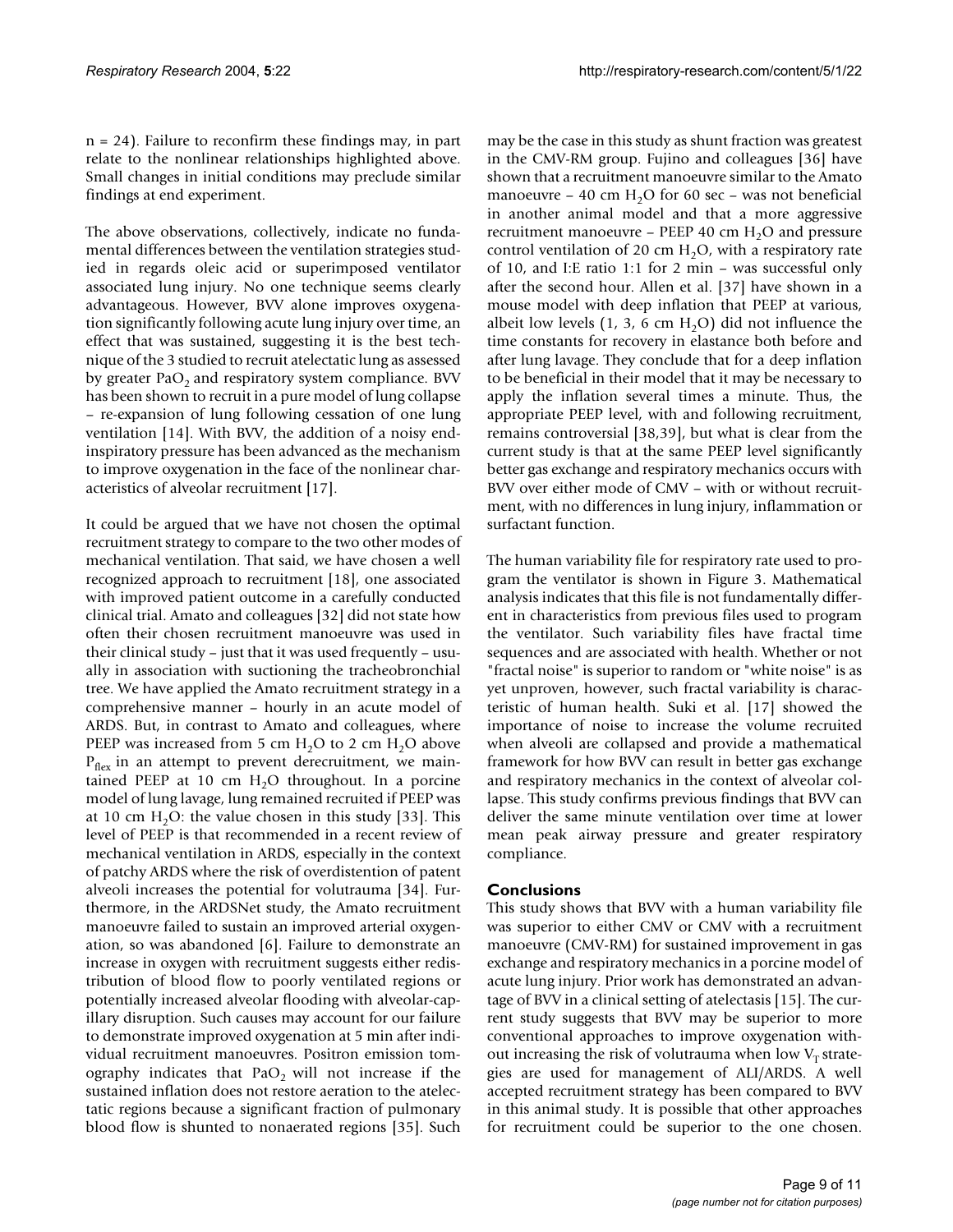<span id="page-9-0"></span>

# **Figure 3**

**Human Respiratory Rate Variability File.** Human breathing variability file used for the study. This is the raw data from a spontaneously breathing healthy female volunteer. The mean rate was  $13.4 \pm 2.0$  breaths/min (shown as the red line). There are 1587 breaths in this file. With BVV, the ventilator is configured as a volume divider at a fixed minute ventilation so that respiratory rate × tidal volume product is constant. Thus the breath-by-breath volume related to instantaneous respiratory rate obtained from sequentially reading the above file in any given experiment is obtained from the minute ventilation/[(instantaneous breath rate/13.4)  $\times$  chosen mean rate]. Analysis reveals that these data have fractal characteristics.

However, all chosen modes of recruitment would increase airway pressures over and above those seen with BVV, potentially increasing the risk of volutrauma.

# **Authors' contributions**

D.J.F. was responsible for conduct of the experiments as a fellow in the Anesthesia Laboratory. M.R.G. supervised conduct of the experiments, helped analyze data and helped write the paper. L.G.G. helped with the experiments, data retrieval and collation and table and figure production. J.A.T. did the histological assessments and analysis. B.M.M. supervised the cytokine assays and their interpretation and helped write the paper. E. K-Y. W. conducted the cytokine assays. C.H. did the surfactant assays while a fellow in the Oral Biology Laboratory. J.E.S. supervised and interpreted the results of the surfactant assays. W.A.C.M. conceived the study, analyzed and interpreted data and helped write the paper.

# **Additional material**

#### **Additional File 1**

*Table 1: Temperature and Haemodynamics* Click here for file [\[http://www.biomedcentral.com/content/supplementary/1465-](http://www.biomedcentral.com/content/supplementary/1465-9921-5-22-S1.pdf) 9921-5-22-S1.pdf]

### **Additional File 2**

*Table 2: Respiratory Gas and Derived Data* Click here for file [\[http://www.biomedcentral.com/content/supplementary/1465-](http://www.biomedcentral.com/content/supplementary/1465-9921-5-22-S2.pdf) 9921-5-22-S2.pdf]

#### **Acknowledgements**

The authors thank Respironics Inc. for providing the Esprit® ventilator for the study and the hardware and software development for BVV as well as financial support. The authors also thank Dr. Gerald Lefevre, CEO of Bio